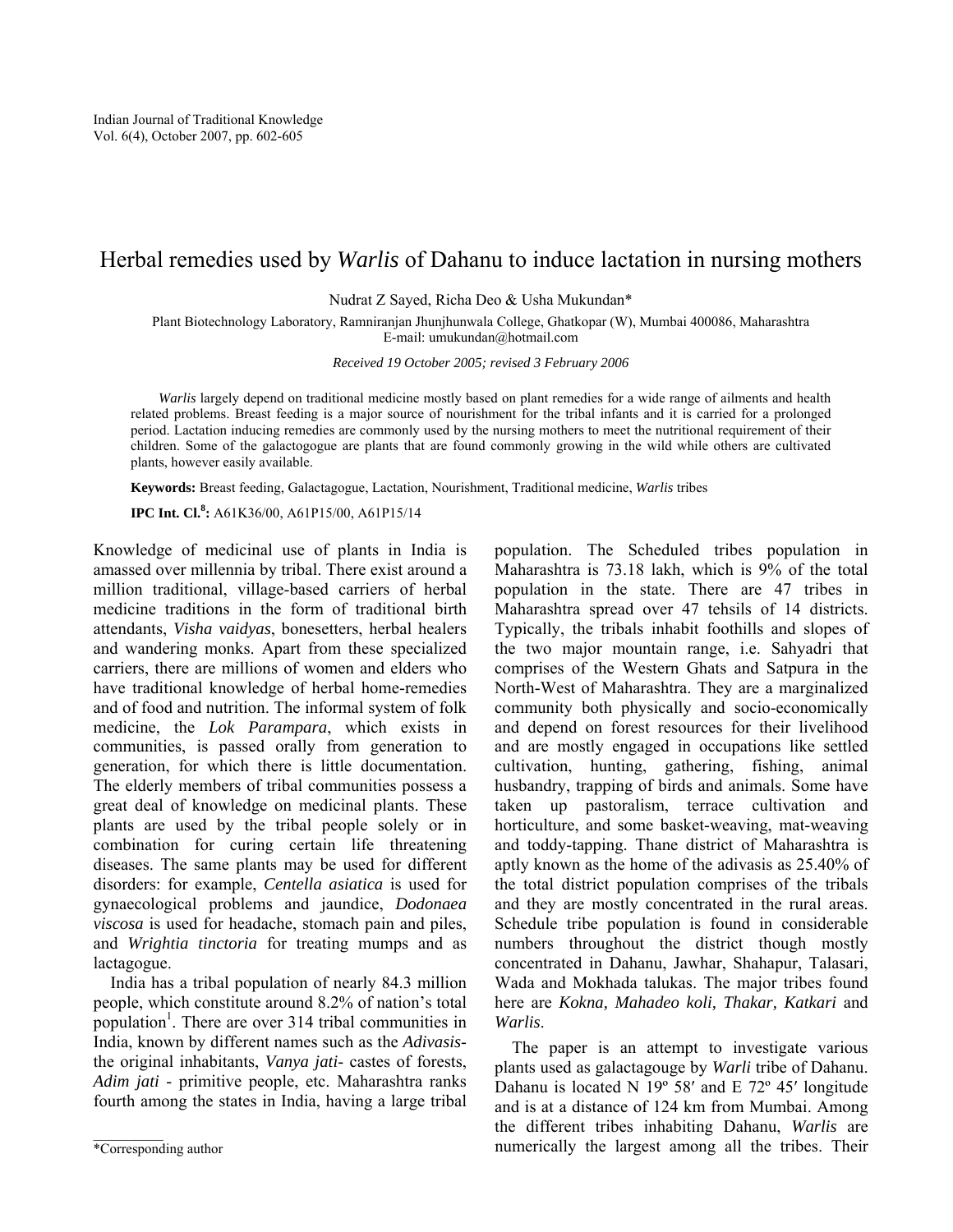headquarters are in the North-West in Dahanu where they form more than half the population. They have agriculture and forest labour as their occupation. Their folk traditions are rich and diverse. These tribals largely depend on plants for cure of most of the ailments and other health related problems. Breast feeding is carried for a prolonged period as there is no other supplement and the infants largely depend on mother's milk. Most of the nursing mothers continue breast-feeding up to 2 yrs of age of child. Many of them also consume some special food items such as fermented rice, turmeric soup, papaya, *shatavari* for increased lactation. Certain herbs are known to possess the property of galactagouge and are frequently used by the tribals to increase lactation.

## **Methodology**

 Several surveys were undertaken to various settlements of Saravali village in Dahanu for the purpose of data collection. Data collection was done through interviews and discussion with elderly women and tribal practitioners. Additional information regarding dosage, form in which a particular plant is used, whether solely used or used as

| Table 1—Plants frequently used by <i>Warlis</i> women to increase lactation |                   |                                 |                                                                                                                                                                                                   |  |  |
|-----------------------------------------------------------------------------|-------------------|---------------------------------|---------------------------------------------------------------------------------------------------------------------------------------------------------------------------------------------------|--|--|
| Plant name                                                                  | Local name        | Family                          | Uses                                                                                                                                                                                              |  |  |
| Alstonia scholaris R.Br.                                                    | Satvin            | Apocynaceae                     | Bark infusion is administered to women to increase the<br>quantity of breast milk.                                                                                                                |  |  |
| Allium sativum Linn.                                                        | Lasun             | Liliaceae                       | Five pods of garlic and a small amount of crushed coriander<br>seeds is boiled in two cups of water, filtered, cooled, pinch of<br>turmeric is added and given twice a day to increase lactation. |  |  |
| Amaranthus spinosus Linn.                                                   | Math              | Amaranthaceae                   | Fresh roots are chewed by nursing mothers to increase<br>lactation.                                                                                                                               |  |  |
| Asparagus racemosa Wt.                                                      | Shatavari         | Liliaceae                       | A cupful of infusion of dried root mixed with a little sugar is<br>taken first thing in the morning.                                                                                              |  |  |
| Barringtonia acutangula (L.)<br>Gaertn.                                     | Tivar             | Lecithydaceae                   | Young fruits are taken by the nursing mothers for inducing<br>lactation.                                                                                                                          |  |  |
| Boerhaavia diffusa Linn.<br>Calotropis procera (Ait) R.Br.                  | Punar-nava<br>Rui | Nyctaginaceae<br>Asclepiadaceae | Plant powder is taken twice a day for at least a month.<br>The milky latex is applied on the main veins coming to the<br>breast twice a day to induce lactation.                                  |  |  |
| Carica papaya Linn.                                                         | Papai             | Caricaceae                      | Unripe cooked fruits are frequently taken to encourage<br>lactation.                                                                                                                              |  |  |
| Cassia tora Linn.                                                           | Takla             | Caesalpiniaceae                 | Seeds are slightly roasted over a slow fire made using<br>tamarind twigs, ground to a powder and consumed by the<br>nursing mothers.                                                              |  |  |
| Coriand-rum sativum Linn.                                                   | Dhania            | Apiaceae                        | Dried fruits infusion is taken twice a day to increase milk<br>production during suckling.                                                                                                        |  |  |
| Cryptolepis buchanania R.&S.                                                | Shweta kawali     | Periplocaceae                   | Powdered plant mixed in equal quantity with Euphorbia<br><i>microphylla</i> is given to nursing mothers for enhancement of<br>lactation.                                                          |  |  |
| Cuminum cyminum Linn.                                                       | Jira              | Apiaceae                        | A handful of seeds boiled in approximately two cups of<br>water, filtered are taken with a spoonful of honey as a first<br>thing in the morning to enhance lactation.                             |  |  |
| Curculigo orchioides Gaertn.                                                | Kali musli        | Amarylidaceae                   | Seeds ground to a fine powder is mixed with honey and taken<br>on an empty stomach by the lactating women.                                                                                        |  |  |
| Curcuma longa Linn.                                                         | Haldi             | Zingiberaceae                   | Powdered rhizomes is added to rice water and taken twice a<br>day for about fifteen days to increase lactation.                                                                                   |  |  |
| Cyperus rotundus Linn.                                                      | Nagar motha       | Cyperaceae                      | Fresh tubers paste is applied to the breast of the nursing<br>mothers at least twice a day to increase lactation.                                                                                 |  |  |
| Desmodium triflorum DC.                                                     | Ranmethi          | Pappilionaceae                  | Leaves are cooked and consumed as a vegetable by nursing<br>mothers.                                                                                                                              |  |  |
| Euphorbia hirta Linn.                                                       | Dudhi             | Euphorbiaceae                   | Roots are steeped in water overnight and drunk by the<br>lactating mothers next morning.                                                                                                          |  |  |
| Ficus hispida Linn.f.                                                       | Kala umbar        | Moraceae                        | Ripe fruits are considered as tonic and lactagogue and hence<br>consumed to encourage lactation.                                                                                                  |  |  |
| <i>Ficus racemosa</i> Linn.                                                 | Umbar             | Moraceae                        | Bark decoction is used as a lactagogue. Ripe fruits are<br>dehydrated, powdered and taken with sugar for lactation.                                                                               |  |  |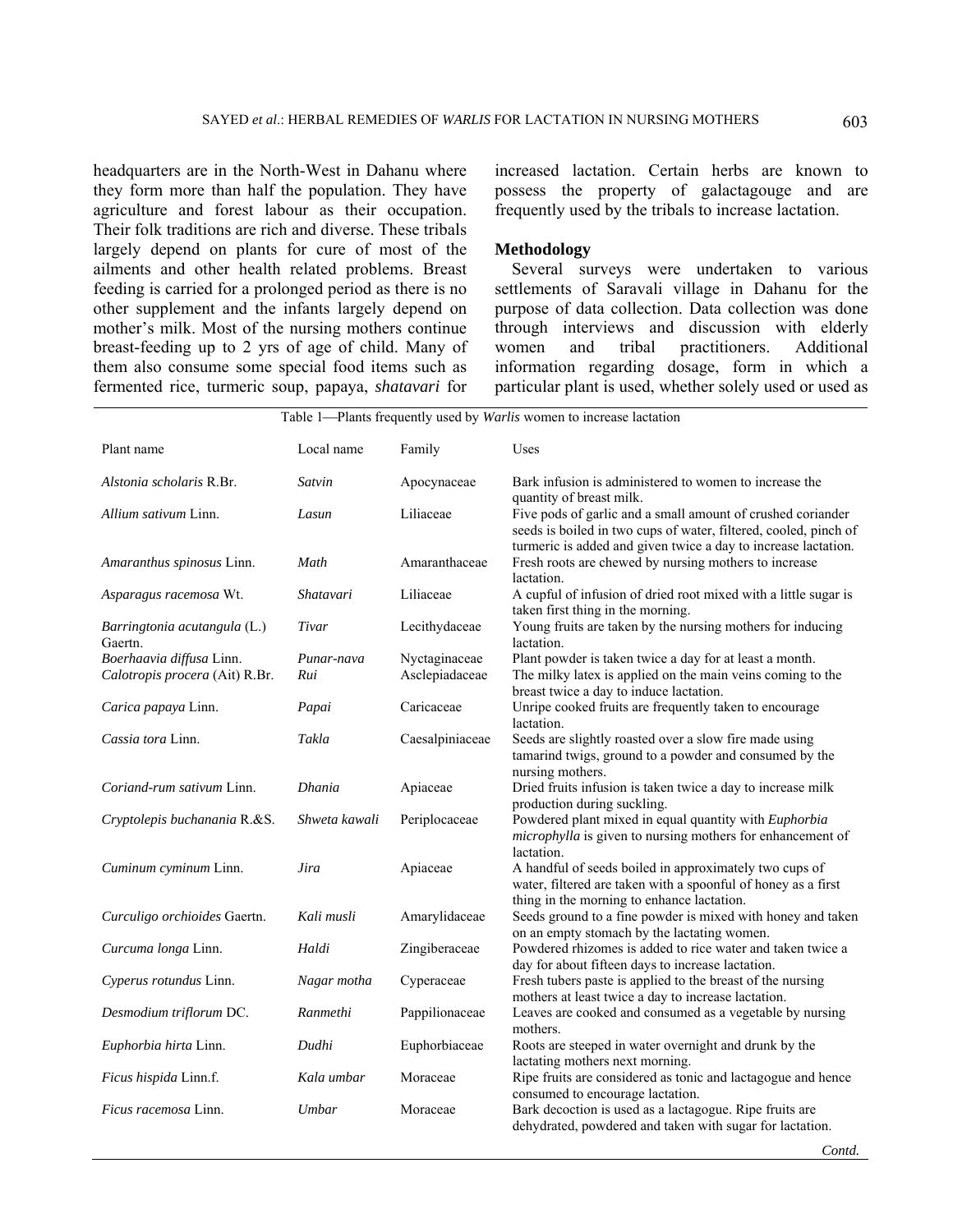|                                          |                  |                     | rative $1$ — rains requestly used by <i>warts</i> wonten to increase factation—c <i>onta</i> .                                                                                                                                                                                    |
|------------------------------------------|------------------|---------------------|-----------------------------------------------------------------------------------------------------------------------------------------------------------------------------------------------------------------------------------------------------------------------------------|
| Plant name                               | Local name       | Family              | Uses                                                                                                                                                                                                                                                                              |
| Foeniculum vulgare Muller.               | <b>Badi</b> shep | Apiaceae            | Dried seeds mixed with powdered coriander seeds are taken<br>3-4 times a day. A handful of seeds are boiled in water for<br>sometime over a slow fire and the infusion is taken while still<br>warm to increase lactation.                                                        |
| <i>Hemidesmus indicus Br.</i>            | Anantamool       | Asclepiadaceae      | Approximately 100 gm of fresh roots are infused in 2 cups of<br>boiling water and left standing for 1 hr, then strained off and<br>drunk. Roots roasted in plantain leaves, pounded, mixed with<br>a small amount of cumin seeds and sugar is consumed by the<br>nursing mothers. |
| Holarrhenna antidy-sentrica<br>Wall.     | Kurchi           | Apocynaceae         | Leaf paste is applied to the breast of the nursing mothers to<br>increase lactation.                                                                                                                                                                                              |
| Ipomoea digitata Clarke.                 | Bhui-kohala      | Convolvulaceae      | Large tuberous roots are given with toddy to women to<br>increase secretion of milk.                                                                                                                                                                                              |
| Launea obtusus (DC.)<br>Almeida.         | Patheri          | Asteraceae          | Leaves are cooked, mixed with rice water and taken by the<br>nursing mothers to enhance lactation.                                                                                                                                                                                |
| Lepidium sativum Linn.                   | Ahliva           | <b>Brassicaceae</b> | Seeds are bruised, mixed with honey and taken first thing in<br>the morning to enhance lactation.                                                                                                                                                                                 |
| Madhuca indica Gmellin.                  | Moha             | Sapotaceae          | Flowers and seeds are consumed by nursing mothers to<br>increase lactation.                                                                                                                                                                                                       |
| Momordica Charantia Linn.                | Karela           | Cucurbitaceae       | Leaf paste is applied to the breast of the nursing mothers.                                                                                                                                                                                                                       |
| Nigella sativa Linn.                     | Kalonji          | Rananculaceae       | Seeds are powdered and taken first thing in the morning to<br>encourage lactation.                                                                                                                                                                                                |
| Opuntia elatior Mill.                    | Nagaphana        | Cactaceae           | A poultice of the heated plant is applied to the breasts of a<br>nursing mother in order to encourage milk flow.                                                                                                                                                                  |
| Pueraria tuberosa DC.                    | Darni            | Fabaceae            | Tubers are peeled, crushed, infused in hot water and<br>administered once in a day for stimulating lactation in women<br>after child birth.                                                                                                                                       |
| <i>Ricinus communis</i> Linn.            | Erand            | Euphorbiaceae       | Leaves are heated and tied to the breasts of the nursing<br>mothers to increase milk flow.                                                                                                                                                                                        |
| Scoparia dulcis Linn.                    | Meetha patti     | Scrophulariaceae    | Intact roots are thoroughly washed and tied to the arm of the<br>nursing mother to ensure increased lactation. Sometimes, root<br>paste is applied to the breast of the lactating mothers.                                                                                        |
| Sesamum indicum Linn.                    | Til              | Pedaliaceae         | Seeds are slightly roasted, pounded and taken twice a day by<br>the nursing mothers.                                                                                                                                                                                              |
| Solena amplexi-caulis (Lamk.)<br>Gandhi. |                  | Cucurbitaceae       | Root stock is ground to a fine paste using the shell of garden<br>snail and applied to the breast excluding the nipple area to<br>increase production of breast milk. Tuber decoction is<br>consumed to increase lactation.                                                       |
| Trigonella foenum graecum Linn. Methi    |                  | Fabaceae            | A small amount of seeds are powdered and mixed in rice<br>porridge is taken daily first thing in the morning. Powdered<br>seeds are made into gruel which is given as a diet to nursing<br>mothers to increase lactation.                                                         |
| <i>Vitex negundo Linn.</i>               | Nirgudi          | Verbenaceae         | Seeds are taken to stimulate mother's milk flow. Leaves are<br>also used by nursing mothers.                                                                                                                                                                                      |

Table 1<sup>*Plants frequently used by Warlis women to increase lactation<sup><i>Contd*</sup></sup>

a mixture with other ingredients, etc. was also collected. Plants collected were identified $2-4$ . Some of the plants frequently used by *Warlis* women to increase lactation are listed (Table 1).

### **Results and discussion**

 Breast milk forms the major source of nutrition for *Warli* infants. Nursing mothers sometimes find it difficult to produce adequate milk and hence use various plants to enhance their lactation. A few plants

that are used by the tribal women as galactogogue have been scientifically proven to be effective while some have no supporting data for their attributed property. Plants like *Foeniculum vulgare* have high content of flavonoids that affects endocrine system and hormone function thereby promotes the flow of milk or lacteal secretion. *Trigonella* contains flavonoids (phytoestrogens), whose action in regulating the hormonal production facilitates the development of the mammary glands which feed on